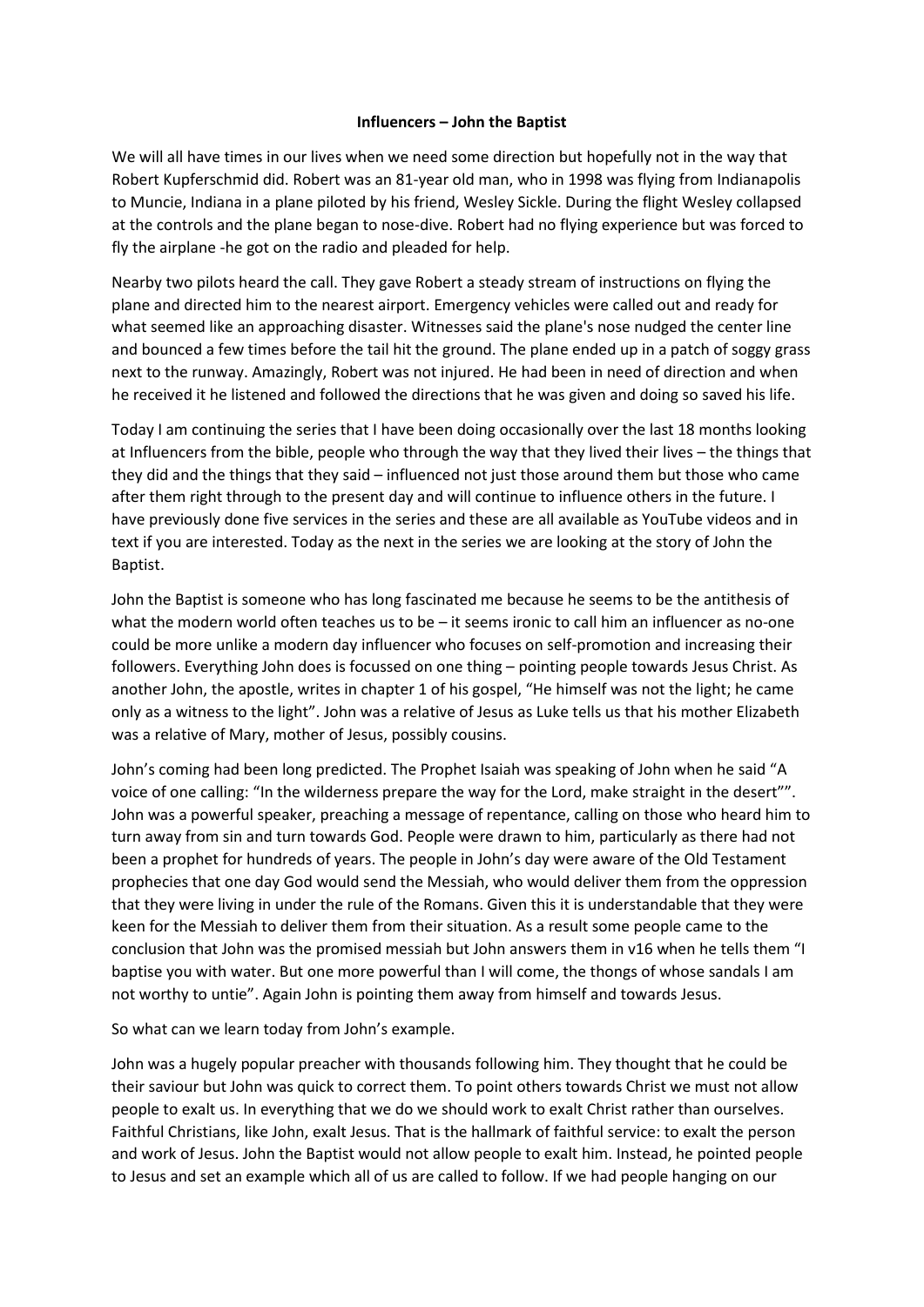every word like John did it is easy for that kind of attention to go to our heads. Many well-meaning and devout Christians are led astray when they begin receiving recognition for their service. We don't see John fall into this trap and our passage today gives us a glimpse into John's humility. We also see this in John's gospel when John is walking with two of his disciples and they see Jesus passing by, so John says "Look, the Lamb of God!" He literally points his disciples towards Jesus so they left John and started following Christ. John has one job: to prepare the way for Jesus. He doesn't get distracted building his own following or building up his profile so he is happy for his disciples to move to following Jesus. The apostle John sums it up well when he says, "He must become greater; I must become less" (John 3:30). This sets us an example for how our mindset should be. In Church's we can become focussed on our own "success" whether that be membership, finances or external recognition but John's example shows us that our focus should be on how Christ is being exalted not on how we are.

If we focus on exalting ourselves it can be tempting to tell people what they want to hear so that they like us more – but again John tells people not what they want to hear but what they need to hear. In particular, John recognises that people can't come to Christ without first confronting their sin. John's message is different to Christ because he doesn't have the whole Bible – I sometimes think of John as the bridge between the old Prophets and Christ's gospel. John is in some ways the last old testament Prophet as he warns people of the "wrath of God" as he does at the start of the chapter we read from and he further emphasises in v17 of our reading. "His winnowing fork is in his hand to clear his threshing floor and to gather the wheat into his barn, but he will burn up the chaff with unquenchable fire." (3:17). Whilst it might not immediately make sense to us this image would be recognised by John's followers. When a farmer harvested his crop, he would thresh the grain to separate the kernel of wheat from the outer shell or chaff. Then he would take a winnowing fork – similar to a pitchfork to lift the harvested wheat into the air when there was a breeze. The chaff would blow to the side, while the heavier wheat would fall to the ground. The chaff would be swept up for burning. John is telling the people that they face two possible destinies - either by God's grace they become wheat and bear fruit unto eternal life; or, by remaining hardened in their sin they face the unquenchable fire. It can be tempting when talking about the Gospel to avoid the horrors of hell and be almost apologetics on behalf of God. Of course it is important to spread the message of hope that comes through following Christ but it is important not to downplay what the alternative is – as the apostle John writes "Whoever believes in the Son has eternal life, but whoever rejects the Son will not see life, for God's wrath remains on them." (John 3:36).

So in this way John continues the pattern of Old Testament prophets but unlike the Old Testament prophets for whom the sacrifice of animals was the way to cleanse sin, John called people to repent, be baptised and confess their sins as the new way. his message is a call for people to repent, to recognise the sin of their life and to turn away from that life as he prepares the way for Christ. When pointing people towards Christ it can be tempting to try to soften the message to make it more palatable to those who we talk to – but John shows us the importance of telling people what they need to hear, not what they want to hear.

Doing that can require courage. Directing others to Christ can call us to step outside of our comfort zones and in some cases can be dangerous but we are called to have courage. Again John sets an example for us to follow. We heard in our reading that John was prepared to call Herod out for the sinful way that he was living. John would have known that rebuking a tyrannical Roman official who could imprison and execute him was extremely dangerous but he still does it – because he knows that it is what he is being called by God to do and it ends up with him locked up in prison. Now I am not advocating that you go and find a political official and berate them as John did but when we are